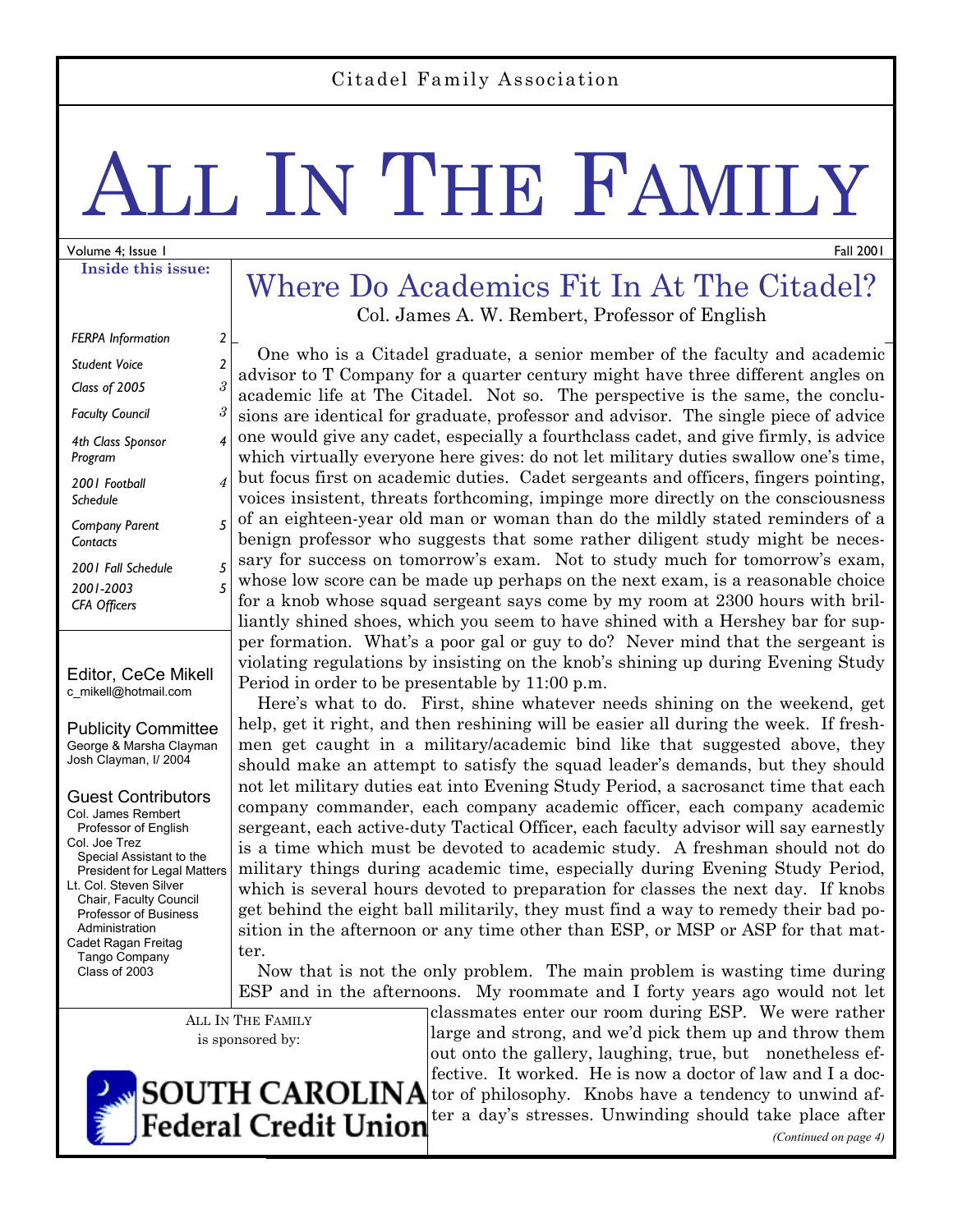### **FERPA—What?**

 When your cadets were sworn in you are receiving official informaas students of The Citadel on August 20, 2001, they immediately came under the protection of FERPA. The Family Educational Rights and Privacy Act of 1974 (as amended) is a federal law that requires educational institutions to maintain the confidentiality of student educational records.

 The Citadel's policy regarding disclosure of information to parents has two parts. First, educational records may be disclosed to personnel within the institution who have a legitimate educational interest, *to parents of students who are dependents as defined by IRS standards*, to persons or organizations providing student financial aid, to accrediting agencies carrying out their accreditation function, to persons in compliance with a judicial order, or, in an emergency, to persons to protect the health or safety of the student or others.

 We bring this up at this time of the year because of Parents' Day and the invitation to meet and talk doing in your to cadets' instructors on Parents' Day. When you meet your students' instructors, you can ask them about their education, their courses, their policies, their grading style, etc., but you cannot ask them questions about the student's ing the law. performance or progress in the class because they are not authorized to provide that information.

 Take a moment and reread the two sections provided that refer to parents. Notice that "The Citadel," not the individual professors, administrators, or staff members, is named as the institution providing/withholding information. When you receive your cadets' semester grades over the Holiday Furlough and Summer Furlough,

tion from "The Registrar of The Citadel."

 The second reference to providing information to parents concerns alcohol or drug violations: Colleges may disclose to parents, WITHOUT A STUDENT'S CONSENT, alcohol or drug violations of either the College's policies or local laws by students UNDER 21 years of age. This disclosure may be to parents "WITHOUT REGARD TO WHETHER OR NOT THE STU-DENT IS A DEPENDENT" (under IRS Tax rules). The Citadel will notify parents based on the discretion of the Commandant of Cadets.

 Hopefully, this information helps you to understand why on Parents' Day professors seem to give you vague answers to questions like "How is s/he

class" or "What should s/he be doing to keep the grade up." Your sons' and daughters' instructors are not hiding failing grades or poor attendance; they are trying to be as helpful as they can without break-

 The Citadel also provides an Annual Notification to Students (SY2001-2002) informing them of their rights and protections under this act. You can read this document on-line at http://www.citadel. edu/corps/ferpa/html.

 Feel free to direct any questions or concerns to Colonel Joe Trez, Special Assistant to the President for Legal Matters, at 843-953-4834 or Trezj@citadel.edu.

### STUDENT VOICES

As a female from the North I thought the odds were against me. One: being a female and two: being from Chicago. My last two years at The Citadel proved my theory wrong.

Going into my knob year at The Citadel I brought with me white t-shirts, black socks, brasso, and some very special words my "Host Father," Mr. Lee, gave to me. He told me, "When it comes to that night when you have to study for a test or shine your shoes, you better study. Your grades are going to follow you wherever you might go. You can handle the disappointment of your sergeants for five minutes."



 I quickly learned how important academics were to my future and made a goal to achieve Gold Stars every semester. Keeping a 3.7 GPA at the least was going to be a lot of work, but with determination and some

sacrifices I knew it could be done. This is where the infamous "time-management skills" sets in. Using my afternoons, ESP, and even weekends I always knew what had to come first: academics. I'm sure I missed a few parties or an occasional afternoon nap but I knew in the end my grades would be the result of hard work and much sought after Gold Stars.

I overcame my apprehension of being a female from the North through the academic accomplishments I've made. I've maintained Gold Stars every semester, made life long friendships, and became adopted into the "Southern Hospitality."

> Ragan Freitag Tango Company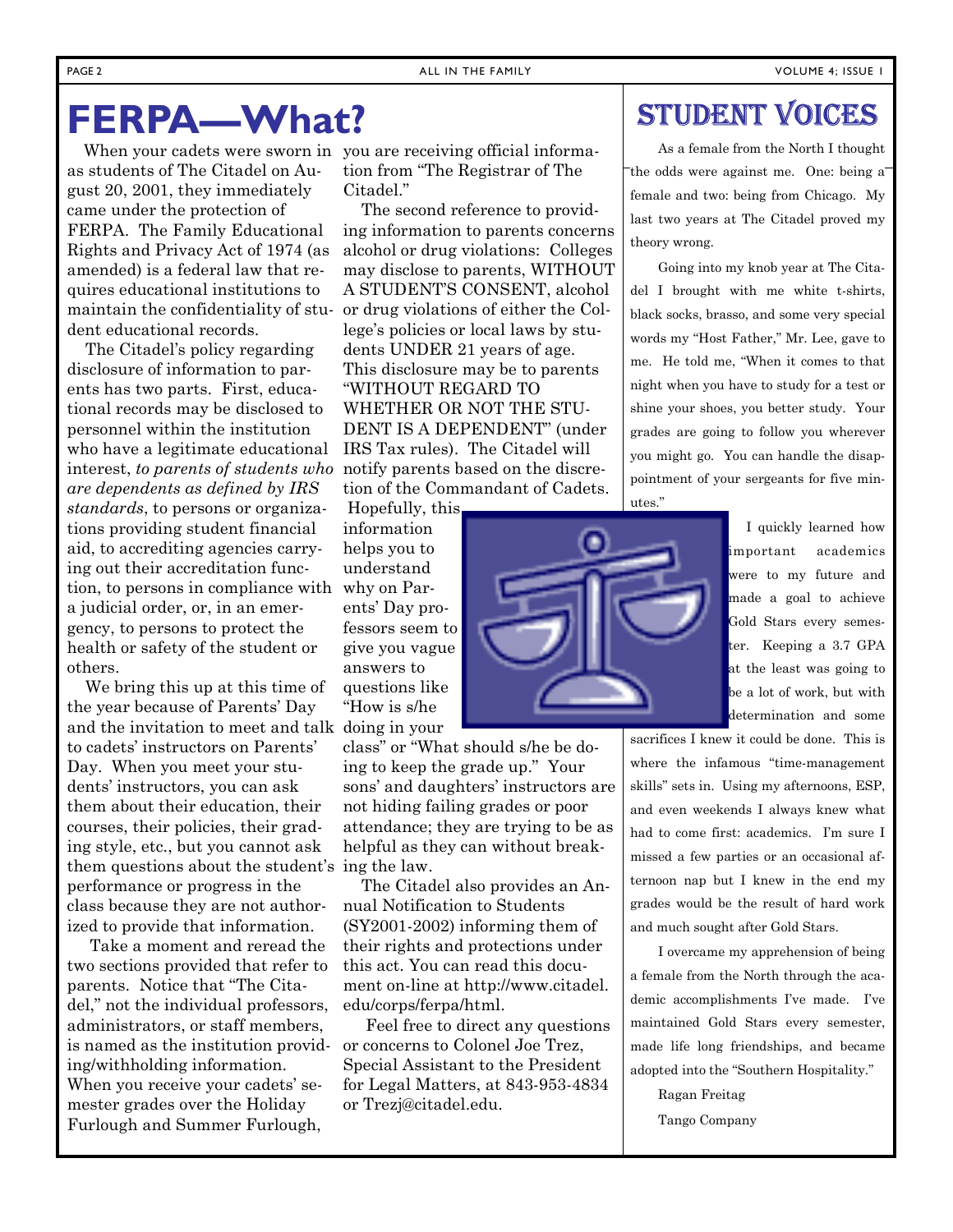# Welcome the Class of 2005





On Saturday, August 18, the Class of 2005 arrived at The Citadel. As parents waited outside the barracks, the new cadets reported for uniform fittings and moved into their "dorm" rooms. Following lunch in mess hall, President John S. Grinalds introduced to parents the main academic and administrative officers of the college.









Afterward, parents were invited to the information fair and the Parents' Picnic (hosted by The Citadel Family Association). The long and grueling weekend finally ended on Monday when the Class of 2005 took their Matriculation Oath in McAlister Field House. Photographs by CeCe Mikell and Marsha Mikell



## What Does a Faculty Council Do?

Col. Steven Silver Chair of Faculty Council Professor of Business Administration

 You may be surprised, but the Faculty Council at The Citadel and The Citadel Family Association have a lot in common. Both of our missions center on the best interests of our cadets and students. Where we differ most is in our perspectives: the Faculty Council approaches student issues based on what they can do as educators while the CFA approaches issues based on what parents can do from the homefront.

A Faculty Council is an advisory group composed of representatives from each academic department. Their main function is to be a medium through which faculty and academic staff members communicate their con-

cerns to the Academic Board, which comprises the Department heads and Deans. Sound familiar? This is just about the same composition and function of the CFA.

In the past several years, the Faculty Council has taken up such issues as cadets' duty schedules and absences, cadets' falling asleep in class, attendance taking, violence in the barracks, and disrespect of other cadets at in the best position to help you accomthe annual talent show. Issues affecting cadets directly probably account for the third Thursday of every month, 20 to 25 percent of the business under-and our minutes are posted on The taken by Faculty Council. Most of the rest of our discussions concern such issues as working conditions, conditions of employment—for example, wearing of the uniform, tenure and promotion, and merit pay. Clearly, though, what happens in the classroom concerns us greatly. The Council takes

up these issues for discussion and determines if and how to present recommendations to the Academic Board for action.

As the Faculty Council and The Citadel Family Association share a common goal, that of supporting the academic mission of The Citadel, we invite you to present your concerns to the Faculty Council whenever we are plish your goals. We meet regularly on Citadel's web page along with the minutes of all of the academic committees, including the Academic Board, at http://www.citadel.edu/academics/com mittee.html.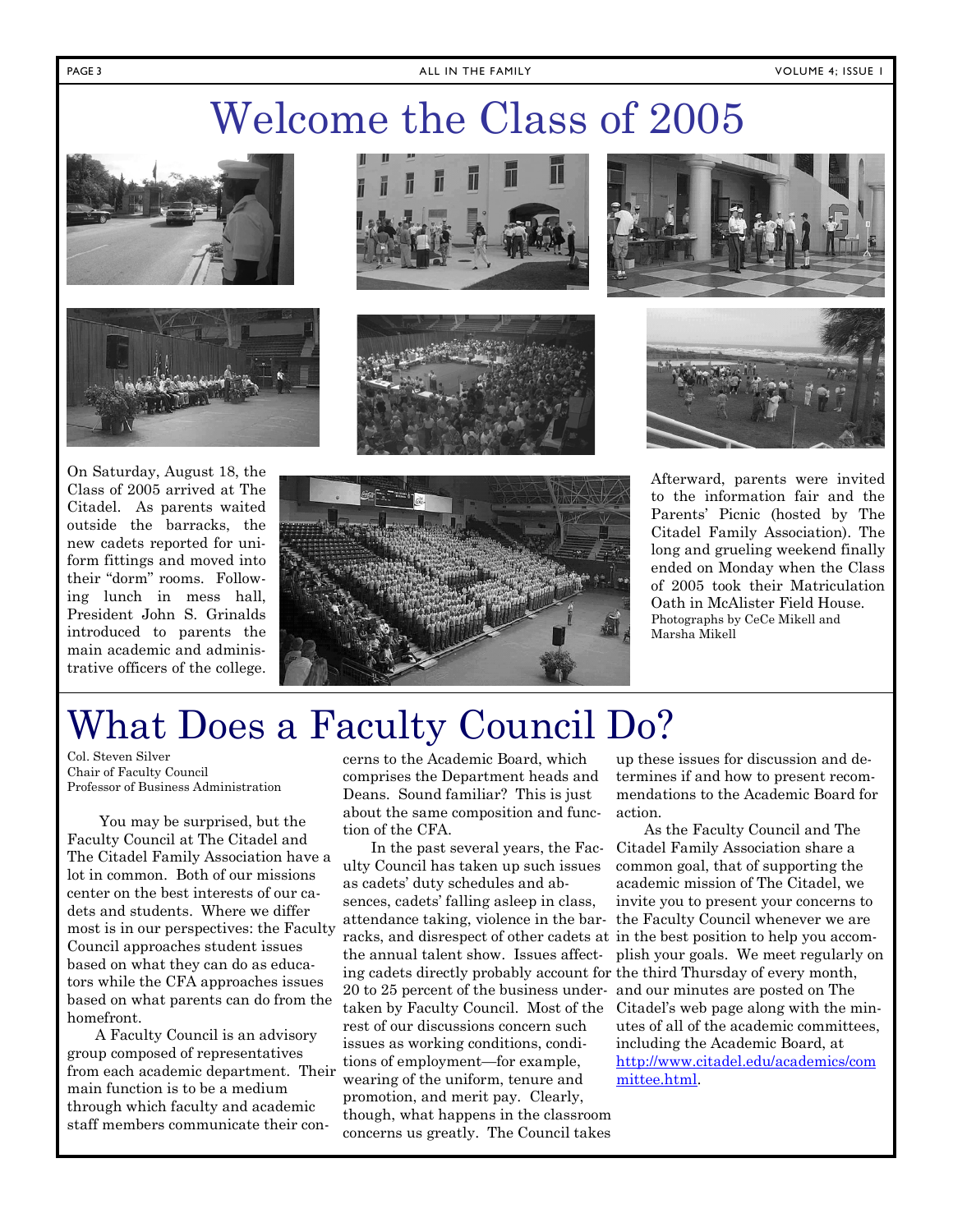#### *(Continued from page 1)*

ter when freshmen get phones, no you would like. If someone is getbullshooting sessions with room-ting in the way of that commitboth should be studying.

 All this sound too severe, too budsman on campus, in 207 Deas strict, too demanding on your Hall, at 953-7953. poor, helpless child who is now in this mean old military college? Why did he or she want to come here? Why do you want him or her here? The discipline. The responsibility, the focus on important matters, no? No edu-

graduation. They signed up for totle said somewhere. Give your the stress, and they must learn to darlin' a copy of this advice. Ask live with it. Adrenalin makes for him or her to focus, to study, to good study-retention. No com-relieve tension only after noon on puter games, no bad stuff brought Saturdays. All other times are up on the Internet, which is also for study, except for some time expensive to one's credit card, no grudgingly given to shining up. If phone calls to girlfriends, boy-your cadets are not committed, friends, or mother second semes-they won't do as well as they or mate or other classmate when ment, ask your freshman to get in cation comes without pain, Aristouch with Col. John Carter, om-

# **Parents' Day at The Citadel**

**Jim and Ann Pinson, Recruitment and Retention Committee** 

Many parents don't' realize that Parents' Weekend at The Citadel marks a critical juncture in the lives of all of the cadets. This year, almost 700 cadets were abruptly removed from the families that have supported them throughout their lives. Parents' Weekend marks the first official family visit between new cadets and their families, boyfriends and girlfriends, and even pets. This reunion of families can often make a difference for a cadet between just getting by or succeeding during the first, life-altering semester here. Help us help your cadets succeed by making Parents' Weekend at The Citadel a part of your family calendar.

# 2001 Citadel Football

- Sept. 1 at Georgia Tech
- Sept. 15 at W. Carolina 6 p.m.
- Sept. 22 Appalachian State 4 p.m.
- Sept. 29 Bulldog Classic
- S.C. State 4 p.m. Oct. 6 at East Tennessee State 6 p.m.
- Oct. 13 Parents' Day Furman 2 p.m.

| Oct. 20 at Georgia Southern    |
|--------------------------------|
| 1 p.m.                         |
| Oct. 27 Armed Forces Day       |
| Wofford 2 p.m.                 |
| Nov. 3 at Chattanooga $7 p.m.$ |
| Nov. 10 Homecoming             |
| VMI 2 p.m.                     |
|                                |

Ticket Office 843-953-5121

### Sponsors Needed

#### Cadet Activities

 The Citadel Fourth Class Sponsor Program is a program sponsored by Cadet Activities which matches fourth-class cadets with a sponsor family in the Charleston area. These sponsors provide a caring "home away from home" during the difficult first year, and often subsequent years at The Citadel. Sponsors include Citadel staff, faculty, local alumni, and interested individuals from the community. Cadets are paired with sponsors based on geography, personal interests, family background and/or cadet needs.

 We have received over 350 requests for sponsor families from the cadets and parents of the incoming Class of 2005, but we only

We started out five years ago officially hosting two knobs during our

son's first year. Our group of "adopted" children has grown to in-

clude our son's classmates in Delta Company as well as the sons and daughters of the many parents of prospective cadets over the years. Each Parents' Weekend, we look forward to meeting our current knobs' parents. We now have nearly 30 cadets of all classes whom we sponsor.

#### Ed and Marsha Mikell, Delta 2000

have aproximately 140 sponsor families.

 Please consider opening your hearts and your homes to a fourthclass cadet who needs a little extra TLC on the weekends.

 Individuals who would like to receive more information on the Citadel Sponsor Program may contact the Department of Cadet Activities at (843) 953-5111 or by email at dortonm@citadel.edu. You can also visit the Office of Cadet Activities online at www.citadel.edu/cadetactivities/.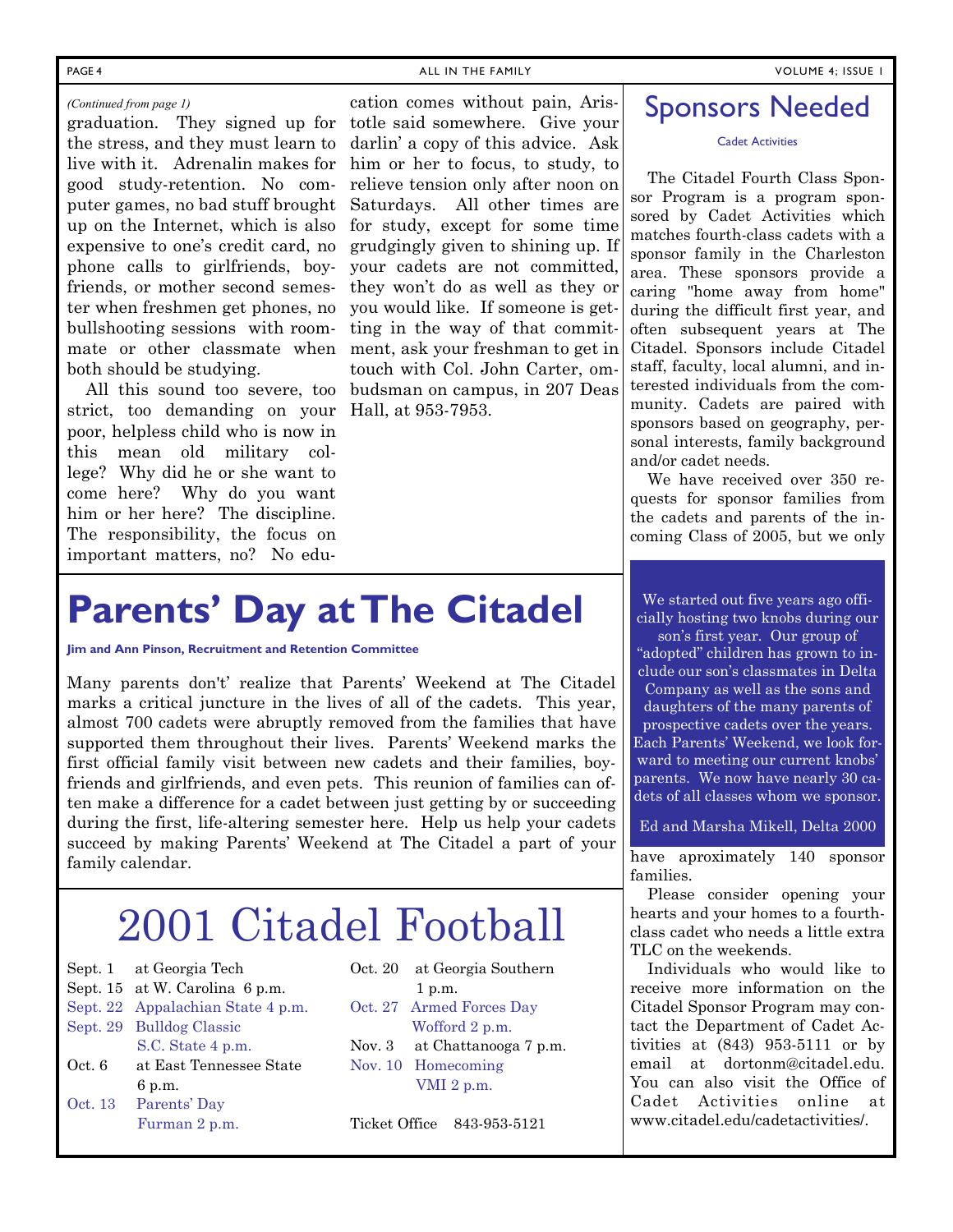# **Fall Calendar CFA Company Parent Contacts**

 Each year with a new group of cadets in charge and a new group of cadets reporting for duty, we find that there



are new ways of doing things at Golf— Jim & Lynda Dunn The Citadel, new stories being told and created, and new worries for all parents.

 And each year we have a new group of dedicated CFA volunteers who have agreed to be your re-Band— Bill & Cydney Kastner sources for the 2001-2002 academic year.

 Call these parents who have ex-India— Ben & Carol Salvatini perienced many of your same worries, fears, and confusion for emotional support, information net-Kilo— Jack & Dorothy Skipper working, or even coordinating rides home for holidays.

Remember that you can always  $_{\text{Lima}-}$ call the school directly at 843-953- 5000 (information).

Alpha— Brian & Diane Cahill 803-865-2395 Bravo— Mike & Linda Shute 856-935-9127 Charlie— Frankie & Shirley Cook 2003 803-791-1860 Delta— Stan & Dianne Townsend 2003 843-881-6590

PB— Chris Lynn 2004 864-573-8900 Echo— Gene & Leslie Skibitsky 2003 207-562-7095 F Troop— Ed & Cindy Piper 2004 910-455-6942 2003 843-795-8889 Hotel— Richard & Brenda Conwill 2003 904-292-0656 2002 843-781-4251 2004 843-875-3709 2003 803-366-0665

Mike— Dan & Paula Cannon 2003 352-694-5449 November—Charles & Ann Lawson 2003 864-226-1566 Oscar— John & Mary Braeunig 2004 864-250-9032 Romeo—

Tango—

10/13 Parents' Day

11/10 Homecoming

11/16 Thanksgiving Furlough Begins

11/25 Thanksgiving Furlough Ends

12/18 Holiday Furlough Begins

1/13 Holiday Furlough Ends

\*based on the schedule posted on The Citadel's web site.

If you would like to serve as the primary parent contact for a Lima, Romeo, or Tango, and are a parent of a currently enrolled cadet, please contact Secretary Charles and Sherry Shults.

### **The 2001-2003 Citadel Family Association Officers**

#### **Chairperson**

Daniel and Kathy Pascazio 202 Sheffield Lane Summerville, SC 29485 843-873-8965 (H) 843-851-5408 (W) dpascazio@sdkc.com danielvpascazio@aol.com Cadet: Nick Pascazio Alpha 2002



**Vice Chairperson** 

Jerry and Cindy Wiley 710 West Nuzum Street Fruitland, FL 34731-2054 352-787-8814 (H) jwiley1234@earthlink.net Cadet: Robert Wiley F-Troop 2002



**Secretary**  Charles and Sherry Shults 111 Natalia Lane Lexington, SC 29072 803-957-6162 (H) csshults@aol.com Cadet: Dallas Shults November 2003